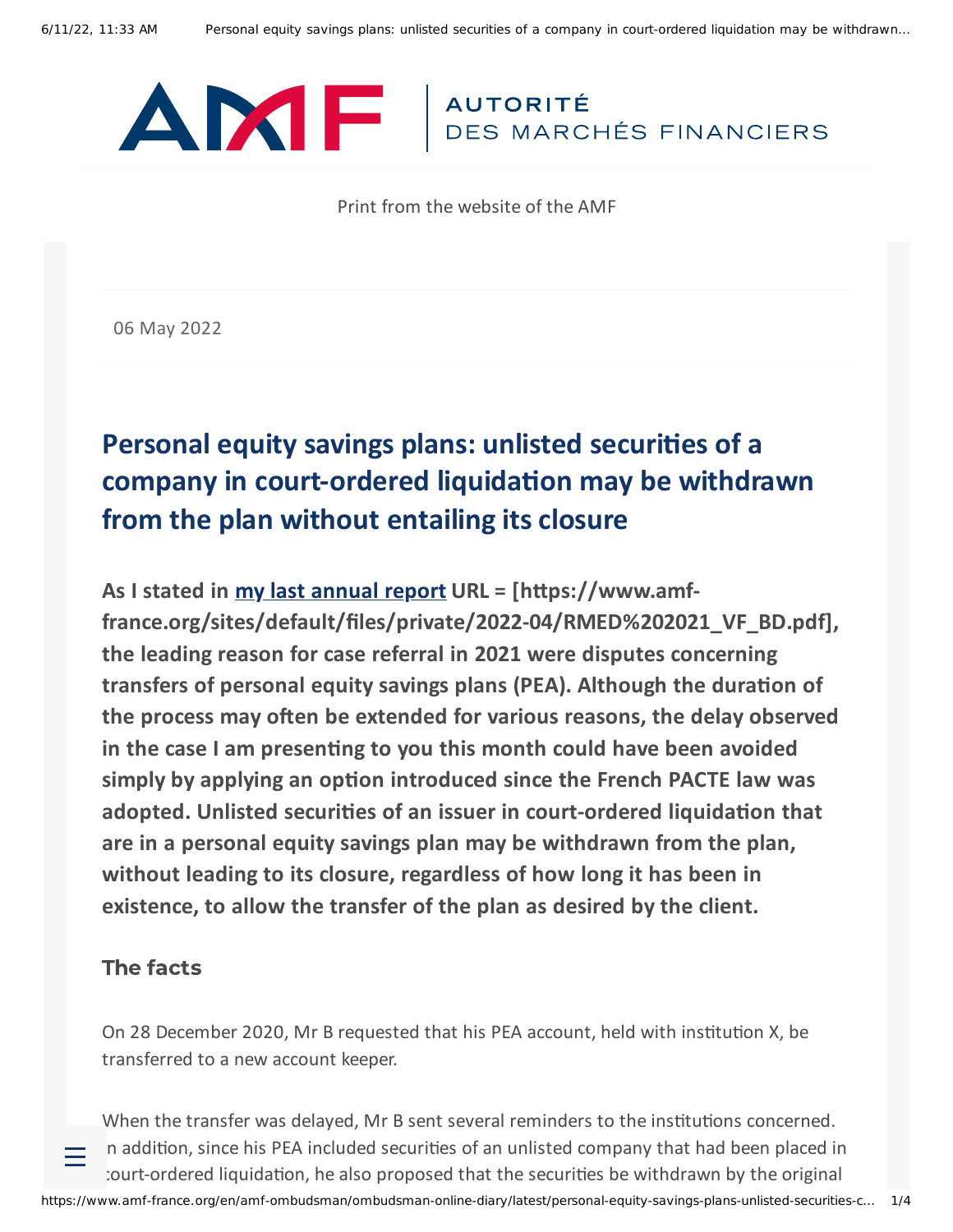6/11/22, 11:33 AM Personal equity savings plans: unlisted securities of a company in court-ordered liquidation may be withdrawn…

bank, but this was not done. Despite all these efforts, the tax information form had still not been sent to the new account keeper. However, without this form, the PEA cannot be activated with the new account keeper.

When he complained, Mr B was reportedly informed that the cash had been transferred, but not the securities, since the new account keeper did not accept the line of unlisted securities, which had become worthless following the company's liquidation.

Considering that it could not accept the said securities, the new account keeper advised Mr B that the only solution was to return his PEA to the original bank.

Mr B then requested my intervention so that the transfer formalities could be finalised promptly.

## The investigation

As part of the investigation of this case, I contacted the original institution and the host institutions in question one after the other. The original institution was the first to give me its observations.

Firstly, it explained to me that after several discussions with the new institution managing the PEA and the company's liquidator, the transfer of Mr B's PEA had finally been completed.

Secondly, the original institution also told me that, given the refusal of the new account keeper to accept the securities of the company in court-ordered liquidation, and after obtaining information from the liquidator, these securities had been withdrawn from the PEA and registered in an ordinary securities account opened in its books in the investor's name (zero valuation). The tax information form for the transferred PEA was then amended accordingly and sent to the new account keeper, thereby confirming the transfer.

### Recommendation

Although this case had a favourable outcome following my intervention, I nonetheless indicated in my opinion that I found it most regrettable that the professional had not mentioned the legal possibility offered by the law since the PACTE law came into force on 1 October 2019 (and included in Article L.221-32 of the Monetary and Financial Code since that date), following a recommendation from me. I had recommended that the securities of an issuer in court-ordered liquidation in the PEA be withdrawn from the PEA at no cost, and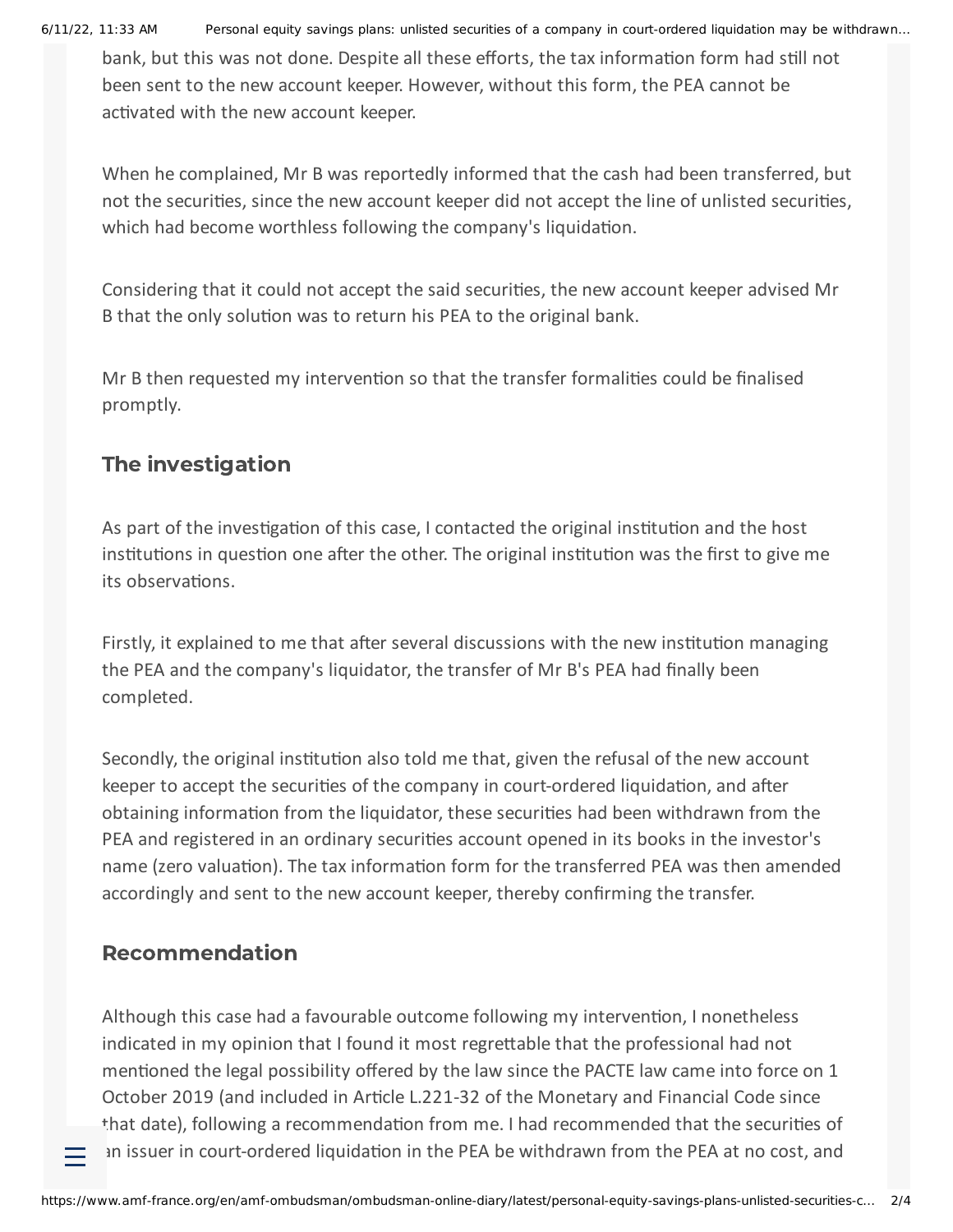6/11/22, 11:33 AM Personal equity savings plans: unlisted securities of a company in court-ordered liquidation may be withdrawn…

without leading to the closure of the PEA, at the simple request of the holder, regardless of the period of existence of the PEA.

I also pointed out that, while it is true that worthless securities may not be removed from the portfolio before the judgement closing the court-ordered liquidation, which may be many years later, it would seem to be good practice for the professional to exempt his client from paying custody fees for the line concerned.

On this issue, the original institution confirmed to me that it would not charge custody fees on this line.

#### Lesson to be learned

As I have already pointed out in a previous Case of the Month, the presence of securities whose issuer is in court-ordered liquidation is likely to delay or even hinder the transfer of a securities account or a PEA.

It should be remembered that if the securities of a company become worthless under a court-ordered liquidation, this fact alone does not allow the securities to be removed from the portfolio as soon as the court-ordered liquidation is initiated. This only becomes possible when the company ceases to exist legally, i.e. once the court-ordered liquidation is closed.

Before the PACTE law came into force, this issue resulted in particular complications whenever it was encountered in a PEA, because any obstruction in the transfer of a single line in the portfolio brought the transfer of the entire plan to a standstill.

It was precisely to overcome this difficulty that I recommended that worthless securities whose issuer had been placed in court-ordered liquidation could be taken out of the PEA without this constituting a withdrawal within the meaning of the tax regulations, i.e. without leading to the closure of the plan if the PEA was less than five years old. This recommendation was first shared and recommended by the CCSF in 2018, and then included in the PACTE law of May 2019.

To avoid frustrating disputes, it would be good if financial institutions thought to remind their clients of this right relating to worthless securities, while exempting them from the custody fees that may be charged periodically. Indeed, in my opinion, if they fail to do so, the custodian account keeper runs the risk of having such a charge contested on the grounds that the consideration for the charge exists but that it is illusory or derisory since the securities are worthless (Article 1169 of the Civil Code).